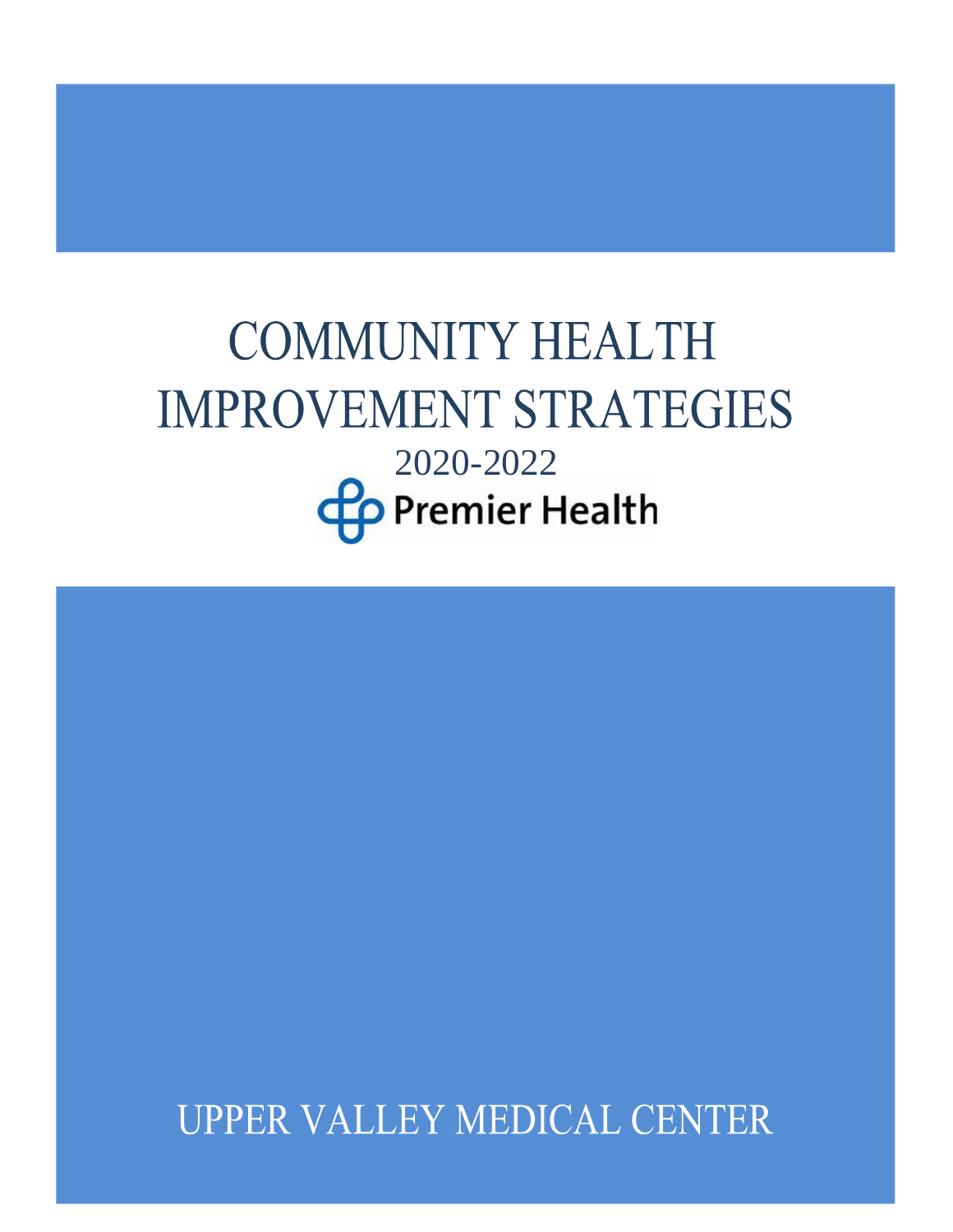Upper Valley Medical Center (UVMC) is part of Premier Health, the largest private, nonprofit, comprehensive health care system in Southwest Ohio. UVMC is committed to improving the health of the communities it serves with high quality, cost-competitive health services. UVMC is located in Troy, the county seat for Miami County, and has a 100-acre campus next to Interstate 75. It offers emergency care, heart care, cancer care, maternity care, behavioral health, long-term care, and much more. UVMC has the only [Level II Special Care Nursery](https://www.premierhealth.com/services/maternity/obstetrics/neonatal-care) between the cities of Dayton and Lima. The hospital has earned Advanced Disease-Specific Care Certification for Acute Stroke Ready Hospital from The Joint Commission and the American Heart Association/ American Stroke Association. It was also recognized as a Top Performer on Key Quality Measures by The Joint Commission.

## **Mission**

We will improve the health of the communities we serve with others who share our commitment to provide high quality, cost-competitive health services.

## Communities Served

The primary service areas identified for Upper Valley Medical Center are Darke, Miami, and Shelby Counties in Ohio.

## Prioritization of CHNA Community Health Needs

#### *Criteria for Prioritizing*

The priorities for Upper Valley Medical Center are the top community health needs identified in the Community Health Needs Assessment (CHNA). Five health issues achieved consensus as high priorities by these participants and were supported by the secondary data. They align with Premier Health's approach to community health, which has focused on substance abuse; hunger and food insecurity; physical literacy and chronic disease; and access to care and services to improve birth outcomes.

#### *Prioritization Process*

Priorities were determined by the number of votes in community meetings; the number and percentage of mentions on surveys; and, for secondary data, data worse than state or national data, trending in the wrong direction, and impacting multiple counties. Hospital leaders met on October 16, 2019. They endorsed the priorities identified in the CHNA and discussed appropriate implementation strategies.

#### *Priorities*

Among the health and non-health needs identified in the CHNA, UVMC's top priorities will be:

- Access to care and/or services
- Chronic disease
- Healthy behaviors
- Substance abuse and mental health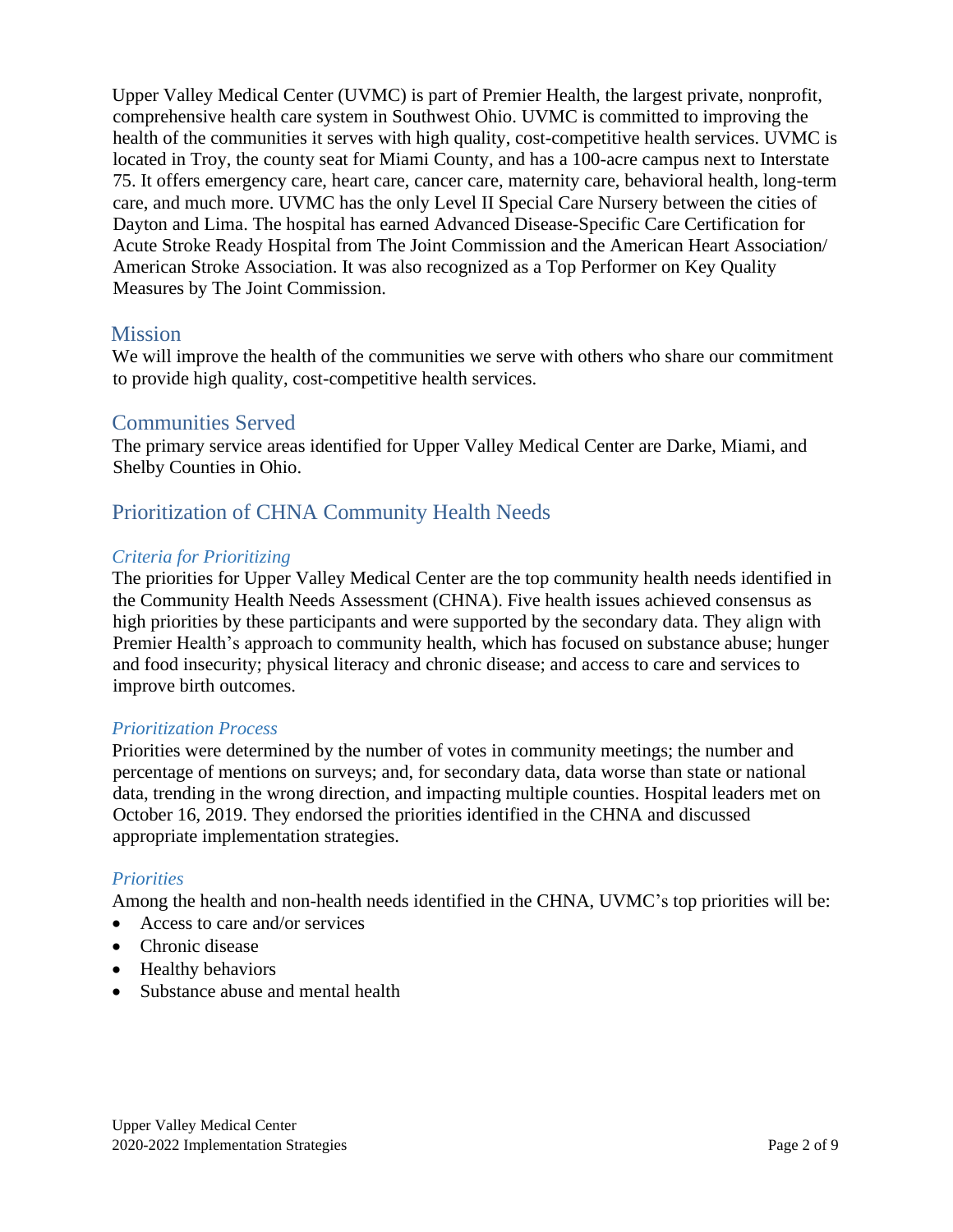## Process for Strategy Development

Premier Health's System Director for Community Benefits, Shaun Hamilton, convened the hospital team to develop the implementation strategies for these priorities. Assisting the team was consultant Gwen Finegan, who also led the CHNA process. UVMC invited local agencies and the public health department to attend and offer their insights and share their activities.

Participants at the October 16, 2019 meeting included:

- Tom Parker, President
- Tim Snider, Vice President & Chief Operating Officer
- Trish Wackler, Vice President & Chief Nursing Officer
- Duanna Osting, President, UVMC Foundation
- Kathy Boerger, Director of Human Resources
- Teri Gulker, Director of Nursing
- Missy Tallmadge, Director of Nursing
- Tracy Knox, Trauma Program Manager
- Louanne O'Neal, Nurse Manager, Behavioral Health
- Jane Pierce, Clinical Nurse Specialist, Women's Services
- Ivy Thoman, Clinical Nurse Specialist, Emergency Services
- India Williams, Regional Vice President of Operations, AdCare Health Systems
- Justin Coby, Executive Director, Health Partners of Miami County
- Dennis Propes, Health Commissioner, Miami County Public Health
- Janelle Hodges, Epidemiologist, Miami County Public Health
- Thom Grim, Executive Director, Miami County Recovery Council
- Jim McMaken, General Executive, Miami County YMCA
- Donn Craig, Branch Executive, Miami County YMCA Robinson Branch
- Beth Esposito, President & CEO, Samaritan Behavioral Health Inc.
- Colleen Smith, Director of Substance Abuse Services, Samaritan Behavioral Health Inc.
- Shaun Hamilton, Director, Community Health
- Gwen Finegan, Consultant

From January 27, 2020 to February 20, 2020, Roopsi Narayan, Director, Premier Community Health and System Community Benefits, held phone call meetings and exchanged emails with the following individuals from within Premier Health:

- Dr. Marc Belcastro, Chief Medical Officer and VP, Medical Affairs
- Diane Ewing, Chief Liaison-CEO and VP, Government Affairs
- Barbara Johnson, Chief Operating Officer, Premier Health
- Kathryn Johnson, Director, Organizational Learning
- Peggy Mark, Chief Nursing Officer, Premier Health
- Joanne Morgan, System VP, Pharmacy Operations
- Thomas Parker, President, Upper Valley Medical Center
- Alex Pohlman, Director, TeleHealth
- Patrick Ray, Director, Capital Reporting & Tax Compliance
- Nancy Robie, VP, Operations, Premier Physician Network Primary Care
- Candace Skidmore, VP, Emergency/Trauma Service Lines
- Paula Thompson, CEO and President, Fidelity Health Care

Upper Valley Medical Center 2020-2022 Implementation Strategies Page 3 of 9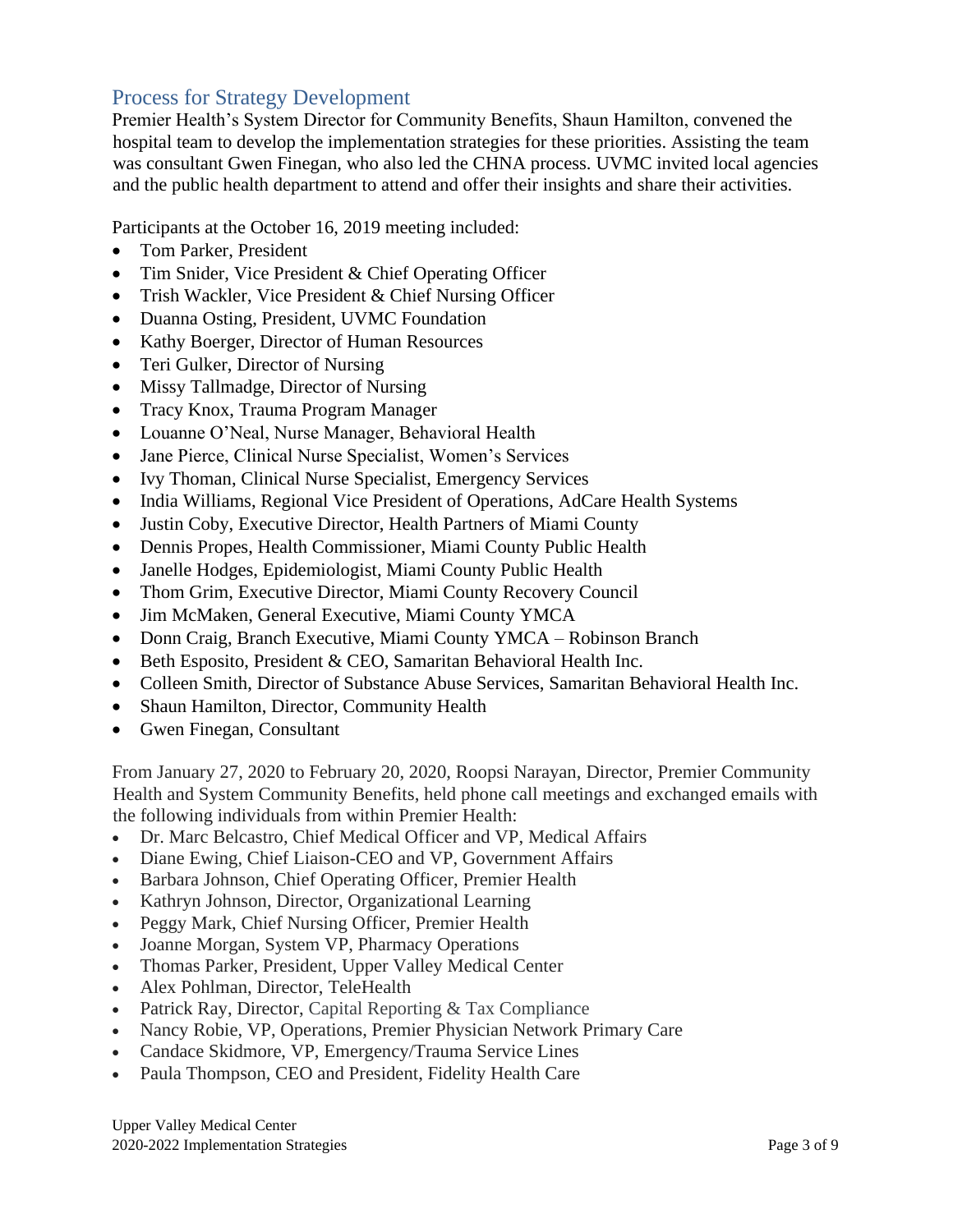From GDAHA

• Lisa Henderson, Vice President, Health Initiatives, Greater Dayton Area Hospital Association

Face-to-face meetings occurred with:

- Executive Sponsors on January 14, 2020: Thomas Parker, Peggy Mark, Dr. Marc Belcastro, Yonathan Kebede, Paula Thompson, Roopsi Narayan, and Diane Ewing
- Birth Outcomes Discussions on January 31, 2020 with Dr. Marc Belcastro, Marianne Pohlman (Marketing and Outreach Manager – Help Me Grow), Terra Williams, Gina McFarlane, Roopsi Narayan; and on February 7, 2020 with Dr. Marc Belcastro, Roopsi Narayan, and Paula Thompson.
- Food Insecurity Discussion on February 12, 2020: Peggy Mark, Elizabeth Morgan, and Roopsi Narayan
- Overdose Response Discussion on February 11, 2020: Thomas Parker, Paula Thompson, and Roopsi Narayan

A description of their proposed strategies follows below.

## Description of Strategies

## **ACCESS TO CARE/SERVICES**

#### **ER Virtual Care**

- **Sponsor:** Alex Pohlman, Director of Telehealth
- **Budget:** \$24,000 for first two carts and peripheral devices. \$12,000 for each site where services are expanded.
- **Metrics:** Number of new sites, number of residents served, reason for consultations, Emergency Department transfers/hospitalization rates, and patient and clinician satisfaction.
- **Health issue:** As nursing facilities are called upon to care for higher-acuity patients and drive better outcomes at a fraction of the cost of a hospitalization, systems are required that deliver quality physicians to the bedside at times of change of condition.
- **Intervention's goal:** The goal of the program is to facilitate early treatment of conditions, reduce emergency room transfers and hospitalizations, and reduce care costs for residents. The long-term plan is to expand ER Virtual Care to nursing facilities across our market and expand service offerings to include specialties such as neurology, wound care, and behavioral health.
- **Description:** Video consultation with a doctor can expedite evaluation or treatment for patients at nursing facilities or at home. ER Virtual Care uses real-time video and audio for an Emergency Medicine physician to treat a patient remotely. By removing geographical boundaries, the hospital can leverage available providers from a distance to provide support and treat patients. This telemedicine solution can help address unnecessary transfer of nursing home and assisted living residents to hospitals by allowing access to emergency medicine specialists for after hour and weekend coverage.
- **Background:** The closure of Good Samaritan Hospital led to an increased demand in services at MVH-North. Clinical and operational leadership identified an opportunity to leverage telemedicine and help treat patients that present with low acuity symptoms to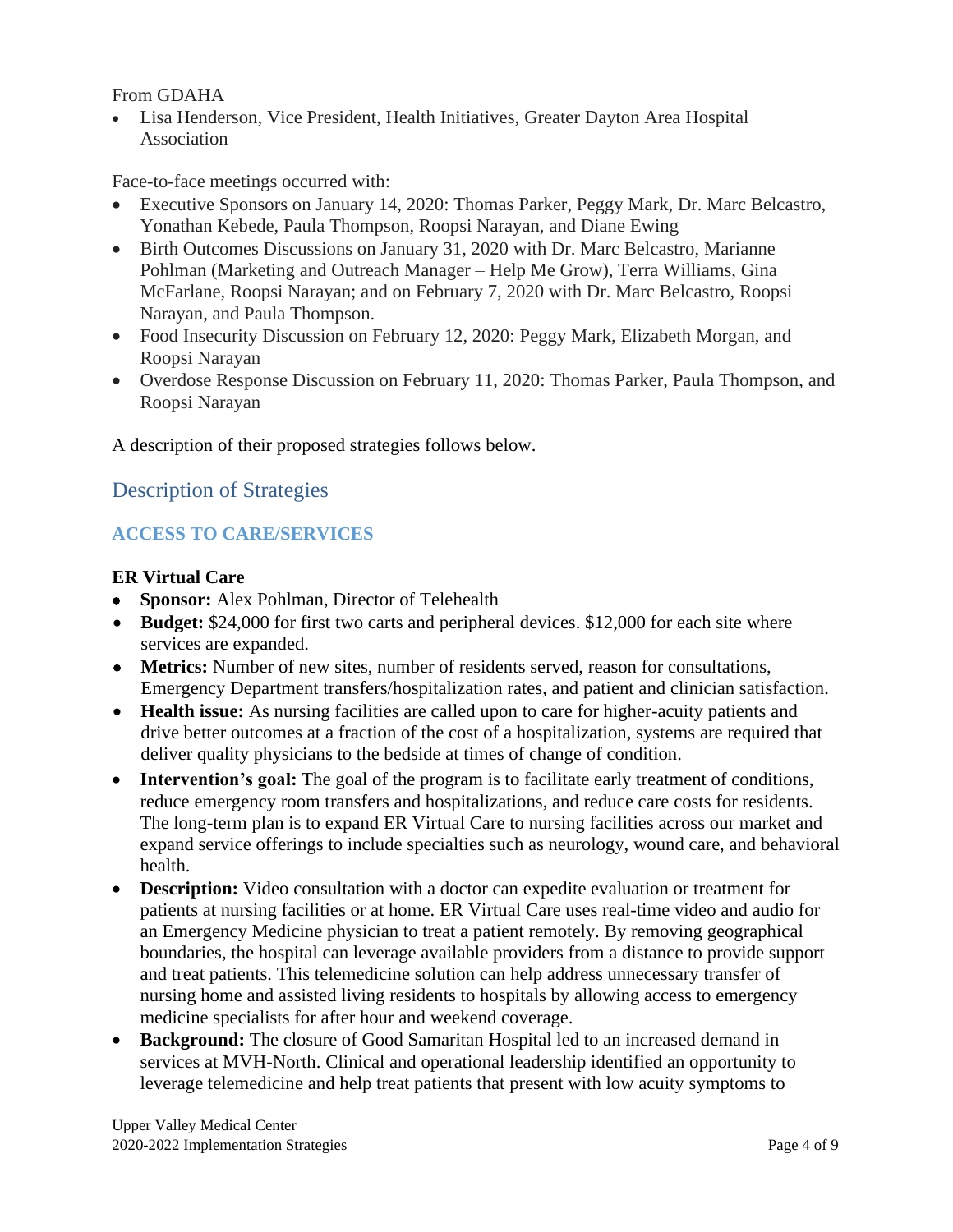expedite treatment and reduce wait times. Initial results on utilization and patient satisfaction were positive and expanded Premier Health's scope for inclusion of community partner facilities. Nursing facilities are challenged with caring for higher acuity patients. The service promotes Premier Health's mission in providing highest quality of care at the right time and right place.

• **Partners**: Miami Valley Emergency Specialists, SpringMeade Health Center, and Koester Pavilion.

#### **Support for Miami County Dental Clinic**

- **Sponsor:** Tom Parker, President, Upper Valley Medical Center
- **Budget:** \$110,000 for Dental Clinic/Traveling Smiles and \$30,000 for van purchase
- **Health issue:** Miami County has about 50% fewer dentists per capita than the nation. Not all dentists accept patients with Medicaid and/or Medicare, further narrowing the options.
- **Intervention's goal:** The goal is to ensure oral health care for underserved and uninsured or under-insured residents.
- **Description:** The Miami County Dental Clinic is dedicated to providing quality dental care and oral health education to those in the community benefiting from affordable, compassionate and accessible dental services. Services are free for those with Medicaid or uninsured.
- **Background:** Upper Valley Medical Center has funded a new van for a traveling dental unit. It offers a full range of oral health care and education, traveling to schools during the academic year. The van travels to community locations, such as soup kitchens, when school is not in session.
- **Partners:** Upper Valley Medical Center and Miami County Dental Clinic

## **ACCESS TO CARE/SERVICES AND CHRONIC DISEASE**

#### **Community Health Voucher Program**

- **Sponsor:** Roopsi Narayan, Director, Premier Community Health and System Community **Benefits**
- **Hospitals:** Atrium Medical Center, Miami Valley Hospital, Miami Valley Hospital-North, Miami Valley Hospital-South, and Upper Valley Medical Center
- **Budget:** \$69,000 is projected for 2020-22 cycle for all hospitals, with \$5,000 allocated for Upper Valley Medical Center.
- **Metrics:** For the 3-year period, a projected 275 women system-wide will be served by the program. At Upper Valley Medical Center, it is estimated that 22 women will be served. The enrollment numbers for clients who receive services at Upper Valley Medical Center has remained steady regardless of changes in BCCP eligibility and the healthcare Marketplace. However, Premier Health is currently trying to establish contracts with providers at Upper Valley Medical Center for cervical services. If this is accomplished, the number of women served may increase.
- **Health issue:** This program supplements the State of Ohio's funding to encourage women to be screened for breast cancer and cervical cancer. It provides financial assistance to women who are not eligible for the State program, and it also covers diagnostic testing and biopsies.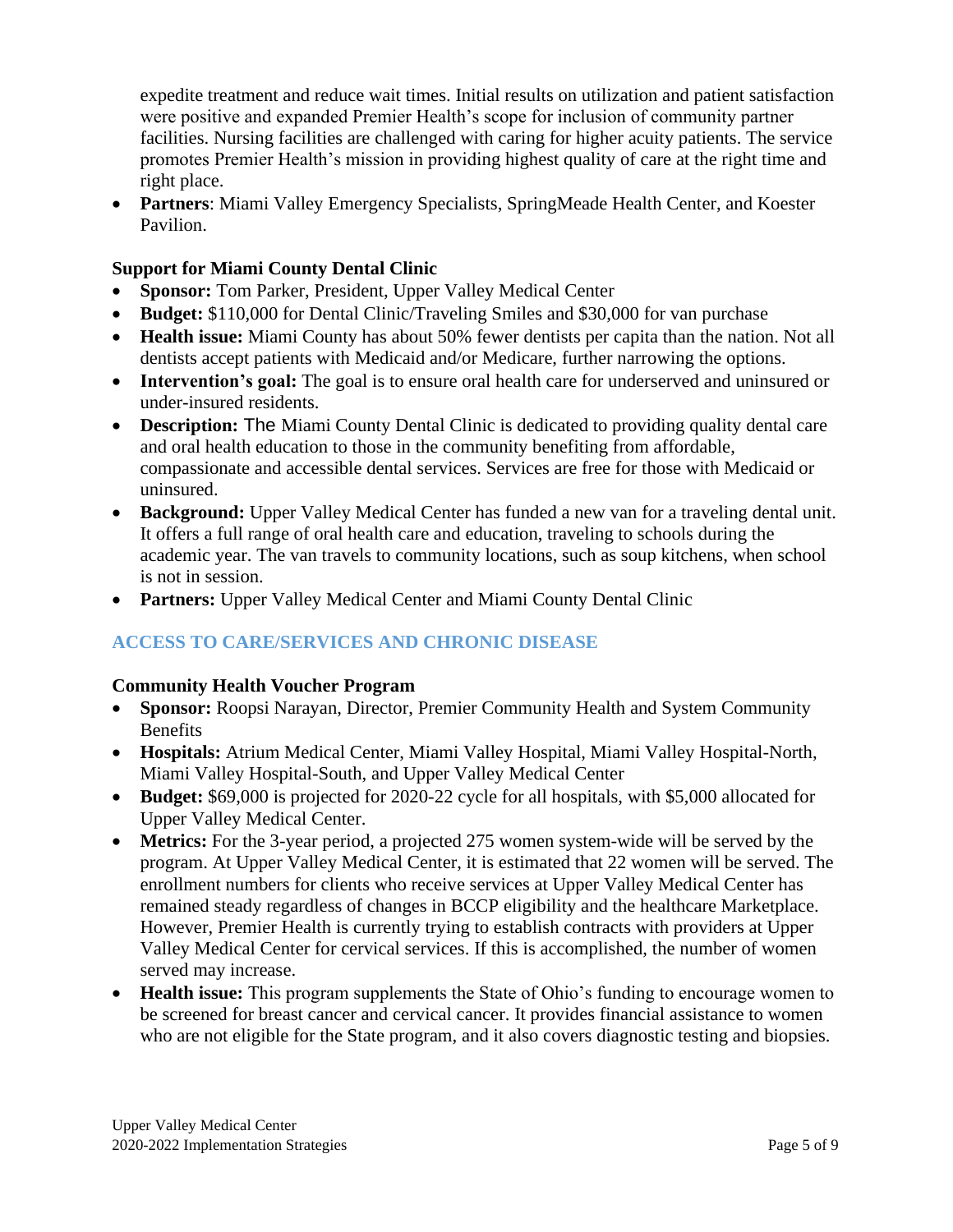- **Intervention's goal:** The mission of the voucher program is to provide financial assistance to detect breast and cervical cancers at the earliest stage to uninsured and under-insured community residents.
- **Description:** The following services are covered by this program: screening mammograms; diagnostic mammograms; breast ultrasounds; breast biopsy; surgical consult (breast); Pap tests; clinical breast exams; colposcopies; and educational materials.
- **Background:** This program is funded through the Upper Valley Medical Center Foundation and other community donations. Clients must be uninsured or underinsured (copayment, deductible, coinsurance) with income at or below 400% of Federal Poverty Level.
- **Partners**: Atrium Medical Center, Good Samaritan Hospital Foundation, Upper Valley Medical Center Foundations, Miami Valley Hospital Foundation (Help Her Fight), Kroger, Breast Cancer Foundation, and Kuhns Brothers.

## **INFANT MORTALITY**

## **Healthcare COPE (Cost of Poverty Experience) Training**

- **Sponsor:** Marc Belcastro, D.O., Chief Medical Officer and VP, Medical Affairs
- **Budget:** \$51,644 for training across the system.
- **Metrics:** Pre-, post- and follow-on-surveys are administered to participants and volunteers to evaluate their perceptions of poverty. The pre- and post-surveys occur as people enter the event and then following the debrief. The follow-on survey is sent later.
- **Health issue:** Infant mortality for black infants in Montgomery County is disproportionately higher than for white infants. This is the fifth worse rate in Ohio. Prematurity accounts for 50% of the deaths of black infants. Maternal stress is a significant factor in premature labor, and black mothers face multiple stressors from daily encounters with racism. The lack of progress in the region to combat infant mortality leads to this deeper level of training for maternity nursing staff and hospital leaders.
- **Intervention's goal:** The goal is to improve interactions with low-income and minority families to ensure culturally appropriate and trauma-informed care is consistently delivered.
- **Description:** Participation deepens the understanding of the realities of poverty and implicit bias; improves professional approach and connections; develops practices to help bridge the health equity gap; and builds partnerships with the community to improve health outcomes. Ten COPE training sessions will involve 428 participants, of whom 85% will be nurses. The program started in January 2020 and concludes in April 2020. Premier Health currently has two trained COPE facilitators and the necessary equipment. Part of the program will be to train two more COPE facilitators.
- **Background:** COPE is a tool that helps hospitals build a culture and infrastructure to deliver care that is equitable for all patient populations. A Healthcare version is targeted for health professionals.
- **Partner:** Think Tank and Samaritan Behavioral Health Inc.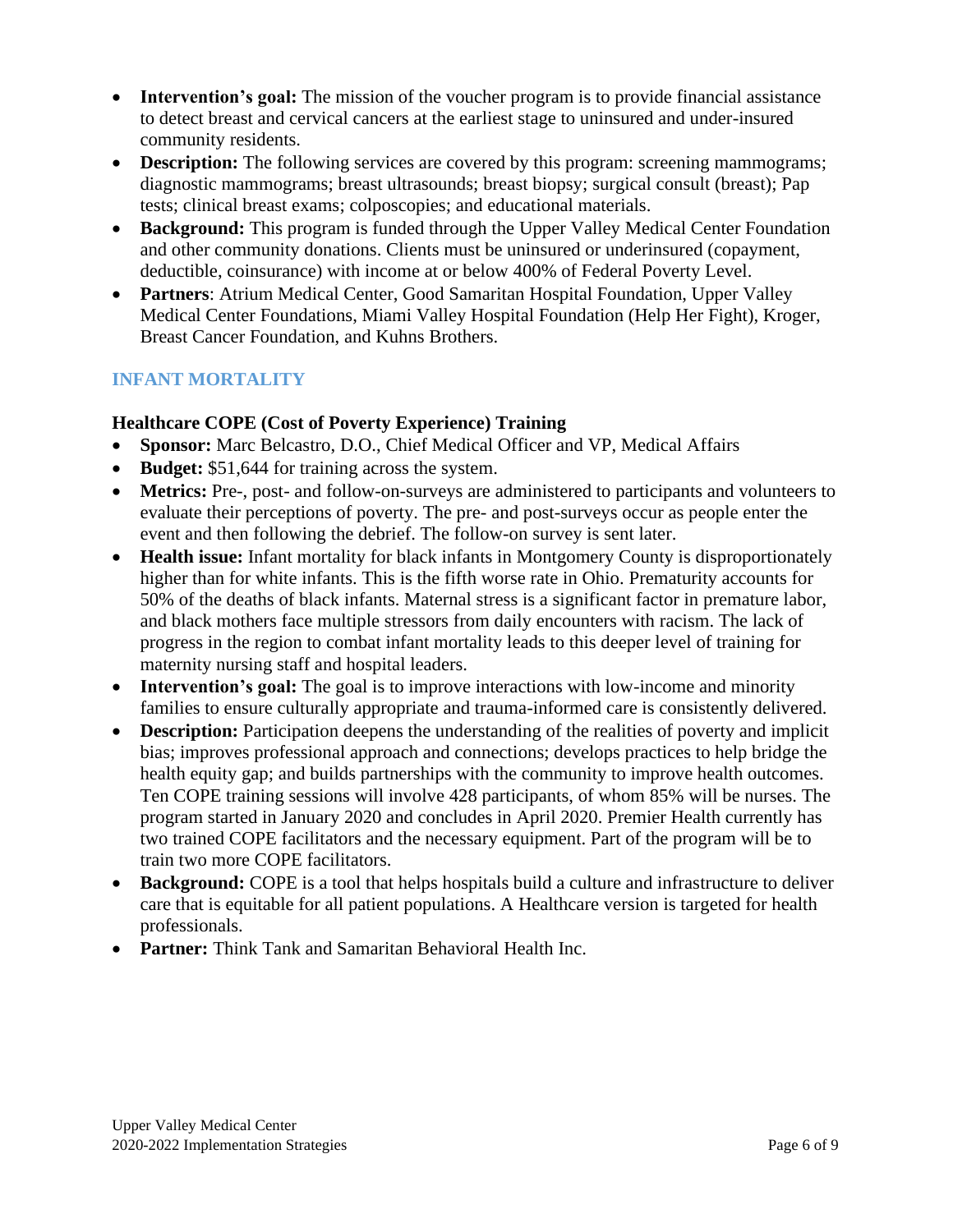## **CHRONIC DISEASE AND HEALTHY BEHAVIORS**

#### **Barbershop Program**

- **Sponsor:** Roopsi Narayan, Director, Premier Community Health and System Community **Benefits**
- **Budget:** \$24,500 committed from Premier Health towards expansion of the program.
- **Metrics:** Expansion to two additional sites: Middletown and Miami County
- **Health issue:** There are health disparities, especially for chronic diseases, for the African-American community. According to the CDC, "new analysis shows that younger African Americans are living with or dying of many conditions typically found in white Americans at older ages. Chronic diseases and some of their risk factors may be silent or not diagnosed during these early years. Health differences are often due to economic and social conditions that are more common among African Americans than whites. For example, African American adults are more likely to report they cannot see a doctor because of cost."
- **Intervention's goal:** The goal is to increase awareness of chronic health conditions and to promote healthy lifestyle choices within the African-American community.
- **Description:** Partnering with the local health department, Public Health-Dayton  $\&$ Montgomery County, will help to further expand services for the community. Barbers (and salon owners) have a close bond with their clients. They can serve as models of good health and/or help connect their clients to health services. The program provides free, voluntary, and convenient health screenings on Saturdays at the shops. Health fairs, events, and fun challenges also occur.
- **Background:** Premier Health developed the Barbershop Health Program, which now has 5 locations. Atrium Medical Center is interested in expanding to include one or more locations in the Hamilton and Middletown areas, along with expansion to Miami County for the Upper Valley Medical Center. The original 3 barbershops resulted in 249 screenings.
- **Partners:** Deeez Cuttz, Serenity Salon, Man Up

## **SUBSTANCE ABUSE AND MENTAL HEALTH**

## **PRESTO (PRomoting Engagement for Safe Training of Opioids)**

- **Sponsor:** Nancy Robie, Vice President, Operations, Premier Physician Network
- **Budget:** Annual in-kind donation of executive's time, equivalent to 0.04 FTE
- **Metrics:** Attract at least 38 primary care providers to participate in the research study. Their participation will help the researchers test and develop an efficient and effective protocol to guide other providers
- **Health issue:** Ohio is one of the state's hardest hit by the nation's opioid crisis. Ohio's rate of unintentional opioid overdose rate was nearly three times the U.S. average in 2017. According to the Ohio Department of Health, 80% of Ohioans who died from an overdose in 2016 had a history of opioid prescriptions.
- **Intervention's goal:** Premier Health will recruit system-wide to attract at least 38 of the 150 primary care providers that Wright State University will train in how to engage patients to taper down their opioid prescription use.
- **Description:** The PRESTO protocol is modeled on the SBIRT approach of screening, brief intervention, and referral to treatment. It incorporates CDC opioid prescribing guidelines, use of Ohio's prescription drug monitoring program, and motivational interviewing. Participating providers will agree to participate in the Ohio Automated Rx Reporting System (OARRS)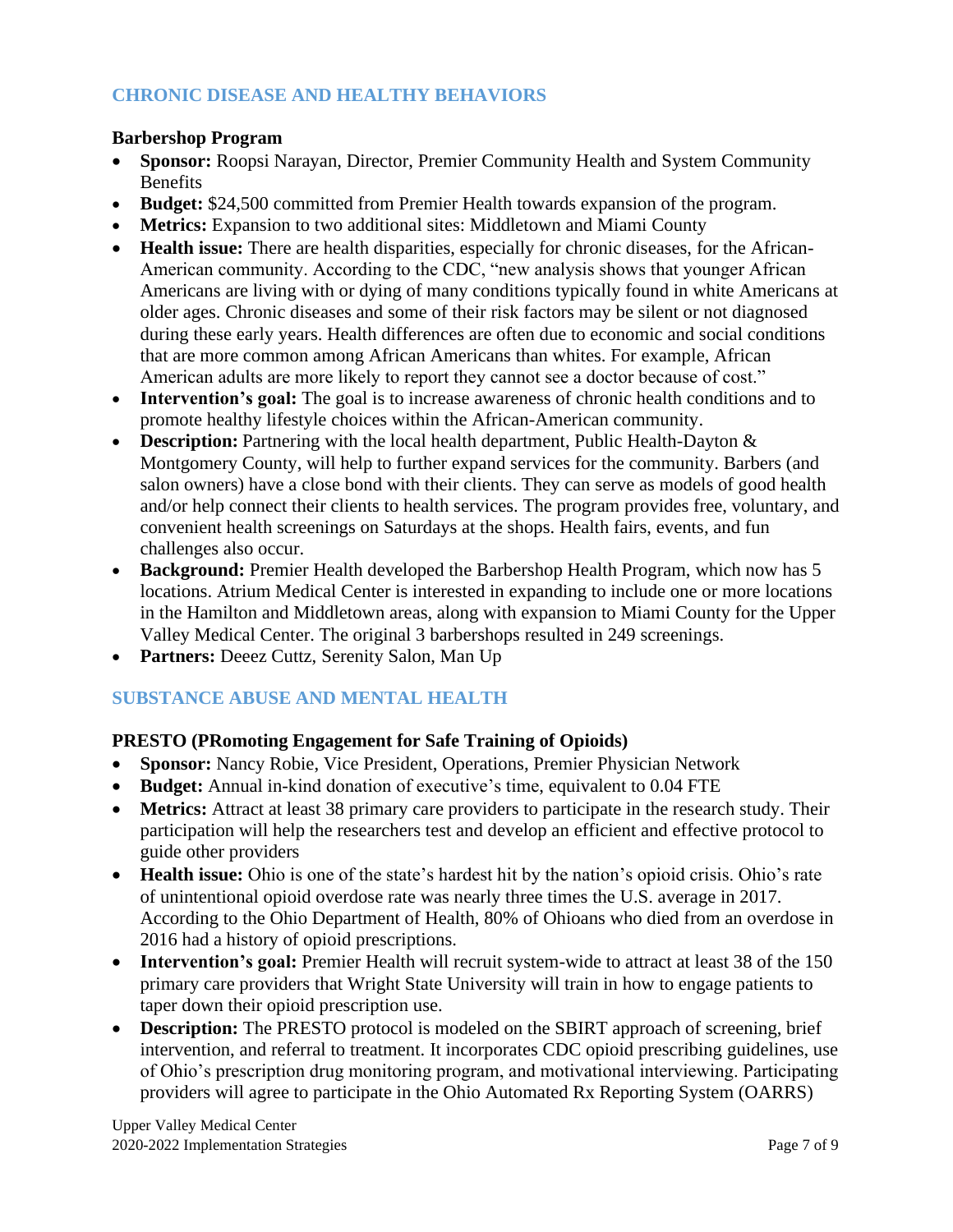and have de-identified prescribing data shared with investigators. They will participate in a 3 hour in-person training event as well as a 1-hour follow-up training about 4-6 weeks later. They will be encouraged to use the PRESTO protocol and motivational interviewing with appropriate patients. Each provider will receive \$1,000 for completion of the two training events to assist with the cost of attending. They will also receive 3 hours of continuing education credits. Full implementation is expected in late 2020 or early 2021.

- **Background:** The Ohio Department of Higher Education awarded funding to research substance use disorders. Wright State University received an award to train primary care providers in a prescription-tapering protocol known as PRESTO.
- Partners: Mercy Health, Wright State University

## **Support for Hope House and Samaritan Behavioral Health Inc.**

- **Sponsor:** Tom Parker, President, Upper Valley Medical Center
- **Budget:** \$40,000 annually for Hope House and \$103,000 annually for staffing by Samaritan Behavioral Health Inc. (SBHI) nurse practitioner (0.4 FTE) and psychiatrist (0.2 FTE).
- **Metrics:** Number of residents assisted through Hope House. Number of patients seen by SBHI nurse practitioner or psychiatrist
- **Health issue:** The State of Ohio has one of the highest rates of opioid prescriptions in the nation, according to the National Institute on Drug Abuse. As the opioid crisis grew, Miami County realized that it needed to utilize all its resources and work together as a community.
- **Intervention's goal**: To connect individuals with addiction or mental illness with community resources and appropriate levels of treatment instead of visiting a hospital Emergency Department.
- **Description:** Upper Valley Medical Center partners with Miami County Recovery Council (MCRC) to provide support for Hope House, which is a residential treatment facility where adults can stay as they take their first steps to recovery. Upper Valley Medical Center has partnered with MCRC to support a part-time social worker presence in the Emergency Department whose role is to link identified discharged Emergency Department patients with outpatient behavioral providers and other community services. UVMC also provides financial support to Samaritan Behavioral Health Inc. to employ a Nurse Practitioner and a Child Psychiatrist to meet the physical and mental needs of patients.
- **Background**: MCRC is a non-profit agency that provides services to those struggling with addiction and mental health issues. It operates Hope House, a medically-supervised residential 10-14 day program for the acute stages of opiate withdrawal. Samaritan Behavioral Health Inc. is a comprehensive outpatient center.
- **Partners:** ADAMHS board, Samaritan Behavioral Health Inc., Miami County Recovery Council, Tri-County Board of Recovery and Mental Health Services

## Accountability

The Chief Operating Officer is responsible for ensuring that strategies occur which meet the community needs, as outlined in this document. The System Director for Community Benefits will assist as a community liaison in collaborative efforts and will help coordinate system-wide initiatives.